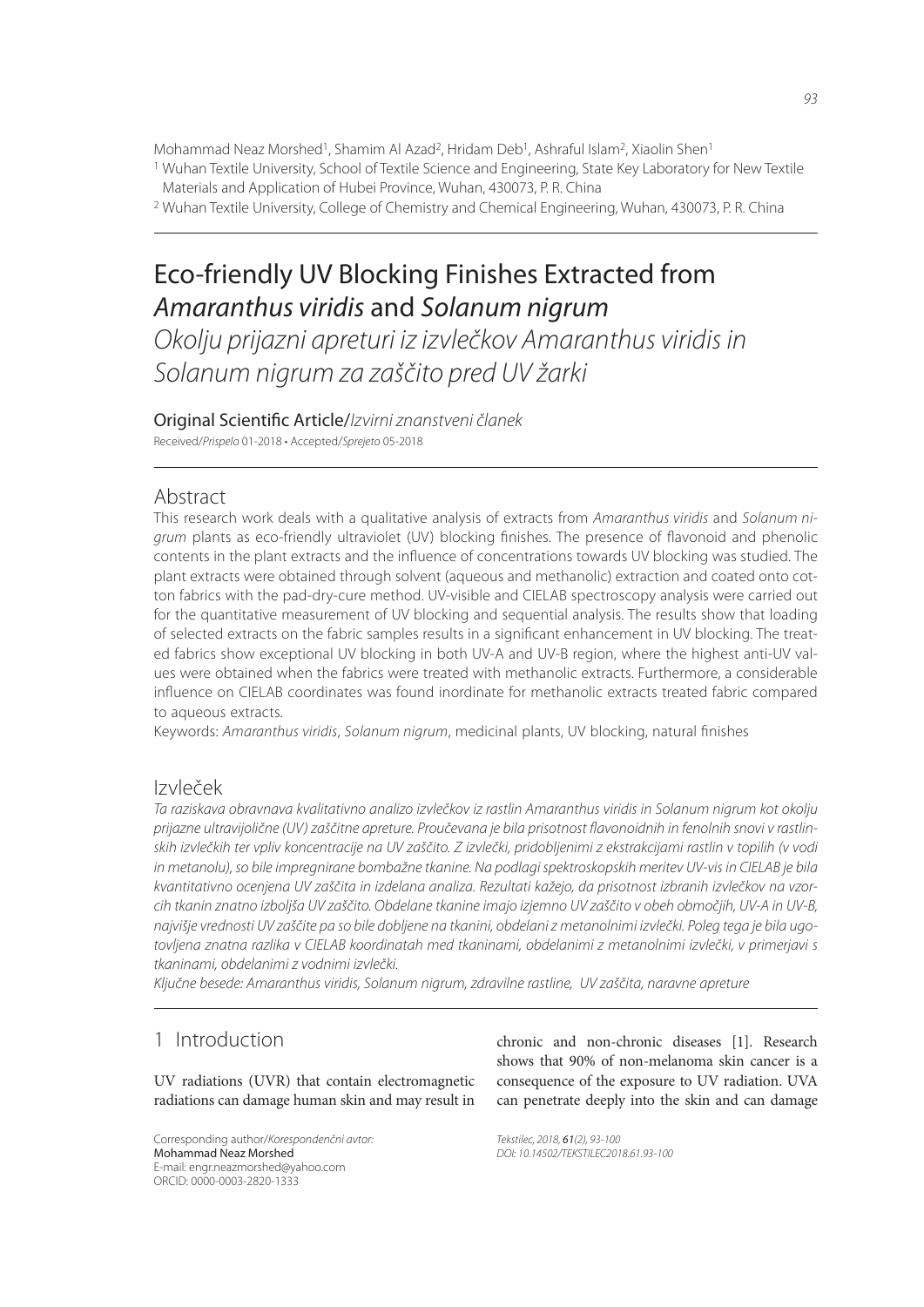the cells of DNA. An overdose of UVB radiations induces skin cancer, sun-burning, and cataracts, which have more serious effects than UVA [2]. The erythemal spectral effectiveness of UV radiation increases by 1000 times as the wavelength changes from UVA (315 nm) to UVB (300 nm) [3]. Wearing clothes is one of the protections recommended by physicians and medical experts to reduce or block the negative effects of UV radiation to human skin  $[4, 5]$ .

Textiles can be used to provide protection to a product or wearer from UV radiation. To do so effectively, the textile requires the ability to resist UV transmission through the constituent fibres or the penetration of radiation through the fabric interstices. This means that the fibres themselves should be UV resistant and the fabric structure should have good breathability, yet low optical transparency.

Many physical and chemical factors are interrelated with the effectiveness of UV blocking  $[5, 6]$ . Various aspects are allied with the relative amount of radiation that is reflected, absorbed and transmitted through the fibre. They can include the type and selection of the fibre, smoothness of the fibre surface, surface area, presence of dyes and finishing, an incorporation of UV absorber [7]. To increase UV blocking, UV resistant particles can be applied as a finishing treatment. Often, such fabric finishes are a part of the dyeing process or an additional stage after the dyeing. They provide lustre and microscopic surface texture to reduce the UV penetration by reflecting, absorbing and/or scattering the radiation. Since last decades, different kinds of organic and metal oxide-based UV absorbers have been introduced to render the UV blocking property of textiles. Among them, titanium dioxide and zinc oxidebased finishing agents are widespread due to their effects on the UV blocking property [8]. Zinc oxide is always used with titanium dioxide in sunscreens because of its high refractive index [9]. However, the metal-based finishes tend to be non-biodegradable and they represent a threat during interaction with nature. The protection from UV radiations using plant-based natural finishing agents on textile materials is thus a potential solution with great benefits. UV protection has been imparted to fabrics using different types of extracts obtained from natural sources. These extracts are found mostly in ratanjot (*Onosma echioides*), annatto (*Bixa orellana*), manjistha (*Rubia cordifolia*), banana peel (*Musa, cv. Cavendish*) [10] and babool (Acacia Arabica) plants [11]. Silk and wool fabrics have been made to protect from UV radiations by having applied on them the extracts from neem and eucalyptus [12, 13]. Although several natural dyes have been studied with respect to UV protection and antibacterial properties [14], limited work has been reported on medicinal plant extracts for UV protection properties.

In this study, two medicinal plant extracts were tested as finishes for UV blocking. It was reported that flavonoids and phenolics present in Ray plants could shelter the plants from UV radiations [15]. However, with a thorough review of literature based on our best capabilities, we came to the conclusion that a UV blocking finish by using *Amaranthus viridis* and *Solanum nigrum* plant extracts is a nobel and sustainable approach.

# 2 Experimental

### 2.1 Materials

The cotton fabric used in this experiment was purchased from Guangdong overflow of textile co., Ltd (China). The average weight of the fabric was 200 g per square meter (GSM), thread density was 78 ends per inch (EPI) and 60 picks per inch (PPI), warp and weft count were 28 Ne. The mean ultraviolet protection factor (UPF) of the bleached fabric was 8.7. All the reagents used in this experiment were purchased from Sinopharm chemical reagent co., Ltd (China) of analytical grade and used as received without further purification. The water used throughout the experiment was purified using a Milli-Q Plus-185 water purification system (Millipore, Bedford, MA) with the resistivity higher than 18 M $\Omega$  cm.

### 2.2 Methods

#### **Preparation of extracts**

The plant leaves were collected and dried naturally at room temperature and powdered using an electric grinder. The powdered materials (100 g/l) were stirred with 95% methanol for 48 h at room temperature, blended with a continuous magnetic force stirrer as explained by Russo et al [16]. The aqueous extracts were prepared by wringing the dried plant powders (50 g/l) in distilled water for 30 mins, followed by heating at 95 °C for 40 min and vacuum extraction using standard filter paper. The extracts were filtered and concentrated to remove the solvents at 75 °C for 4 h and freeze-dried as the report in Nostro et al [17].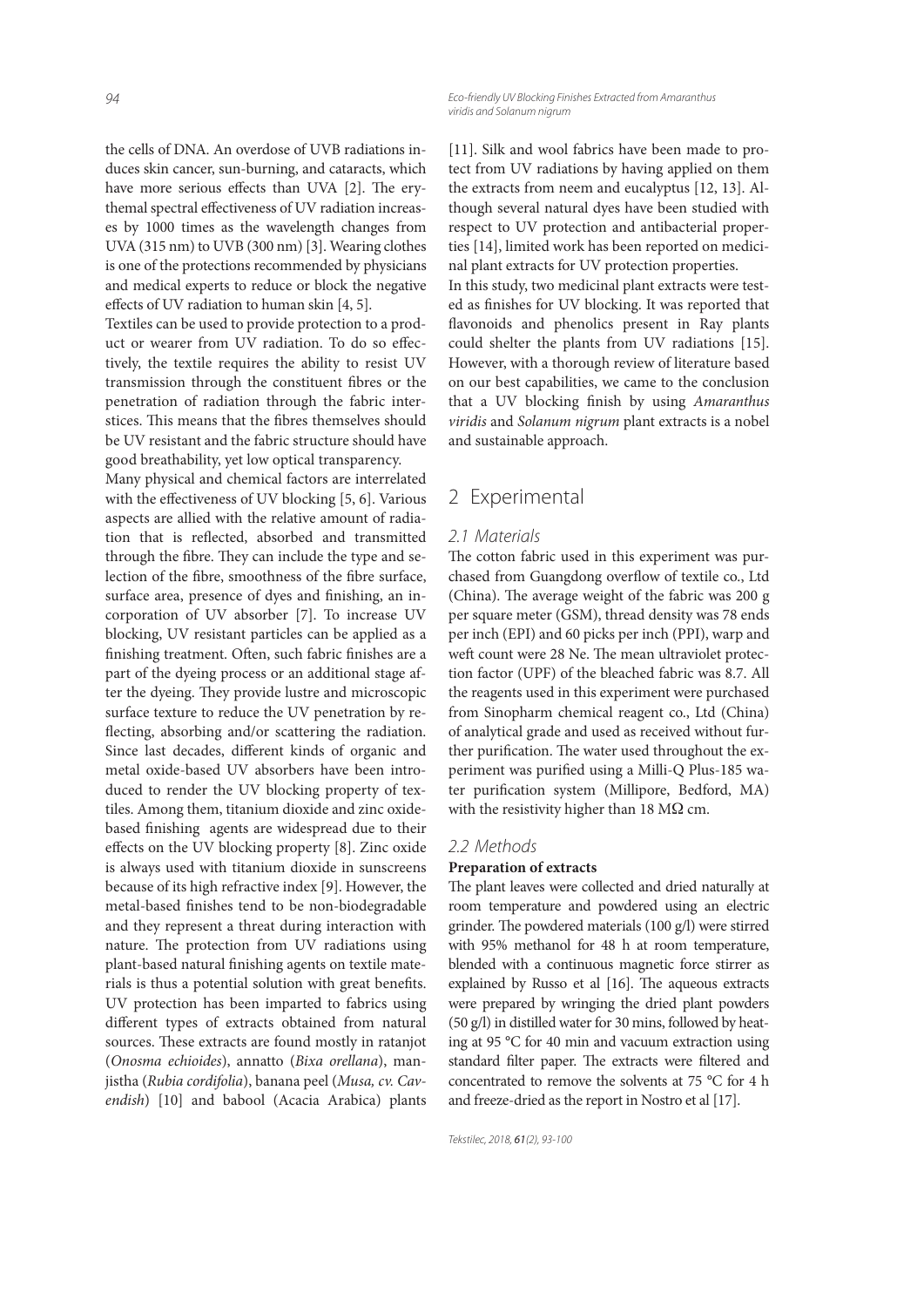**Determination of flavonoid and phenolic content** A diluted solution of plant extracts containing flavonoids was mixed with a requisite amount of 5% (w/w) NaNO<sub>2</sub> and 30% (v/v) ethanol for 5 min, and then a few drops of  $10\%$  AlCl<sub>3</sub> were added and mixed all together. A few minutes later, 5 ml of NaOH (1M) was added. The solution was then diluted to 25 ml with 30%  $(v/v)$  ethanol. After standing for 10 min, the absorbance of the solution was measured at 430 nm using a UV-visible spectrophotometer. The results were expressed in (quercetin/ mg)/(dry-weight/g) by comparison with the quercetin standard curve, which was made under the same condition. On the other hand, the total phenolic content was determined using Folin-Ciocalteu reagents with the analytical grade gallic acid as the standard. Typically, 1 ml of extract or standard solution (0–500 mg/l) was added to deionized water (10 mL) and Folin-Ciocalteu phenol reagents (1.0 ml). After 5 minutes,  $20\%$  NaCO<sub>3</sub> (2.0 mL) was added to the mixture. After being kept in total darkness for 1 h, the absorbance was measured at 750 nm using a UV-visible spectrophotometer. The amounts of total phenolic contents were calculated using the gallic acid calibration curve. The results were expressed as gallic acid equivalents (GAE)g/g of dry plant matter as described in Kolasec et al and Gasemzadeh et al [18, 19].

#### **Application of plant extracts on cotton fabric**

Plant extracts were applied on a bleached cotton fabric by dispersing them in distilled water, followed by padding and drying on a laboratory scale padder and stenter machines according to the design of experiments explained by Huang et al (2010) and Wang et al (2006) [20, 21]. It was decided to treat the sample cotton fabric at different concentrations of extracts  $(1 \text{ g/l}, 2 \text{ g/l}, 4 \text{ g/l} \text{ and } 8 \text{ g/l})$ . The padding pressure for all samples was 3.0 bars with 70% pickup. The drying temperature of aqueous extracted finishes was 90 °C and 25 °C for methanolic extracted finishes.

#### **Characterizations**

The UV blocking of treated cotton fabrics and other UV-visible spectroscopic measurements were taken by using an Ultraviolet Transmittance Analyzer (HD902C, Nantong Hongda Experiment Instruments Co., Ltd, China) with integrating sphere according to corresponding standard methods. The ultraviolet protection factor (UPF) was computed as the ratio of ultraviolet radiation (UV-R) irradiance at the detector with no test sample to the UV-R irradiance at the detector with a test sample present as shown in equation 1 [22]:

$$
UPF = \frac{\sum_{280 \, nm}^{400 \, nm} E_{\lambda} \times S_{\lambda} \times \Delta \lambda}{\sum_{280 \, nm}^{400 \, nm} E_{\lambda} \times S_{\lambda} \times T_{\lambda} \times \Delta \lambda}
$$
 (1)

The percentage of blocking in the UV-A and UV-B region was determined with equations 2 and 3:

$$
UVA \, blocking = \frac{\sum_{315 \, nm}^{400 \, nm} \times T \times \Delta\lambda}{\sum_{315 \, nm}^{400 \, nm} \times T \times \Delta\lambda}
$$
 (2)

$$
UVB \, blocking = \frac{\sum_{280 \, nm}^{315 \, nm} \times T \times \Delta\lambda}{\sum_{280 \, nm}^{315 \, nm} \times \Delta\lambda}
$$
 (3)

Where  $E_{\lambda}$  is relative erythemal spectral effectiveness,  $S_\lambda$  is solar spectral irradiance,  $T_\lambda$  is average spectral transmittance of the test sample,  $\Delta\lambda$  is measured wavelength interval (nm) and *T* is average spectral transmission of the specimen.

The CIE whiteness values of samples were determined according to the AATCC 110-2005 methods by using Macbeth Color Eye 7000A (Gretag Macbeth Company, USA).

# 3 Results and discussion

### 3.1 Total flavonoid and phenolic contents in plant extracts

The quantity of the overall flavonoid and phenolic content present in extracts of plants is shown in Figure 1. The results indicate that the total flavonoid (mg QE/g) and phenolic (mg GAE/g) contents of *AV* aqueous extracts were 47 mg QE/g and 15 mg GAE/g, and of methanolic extracts 72 mg QE/g and 36 mg GAE/g, respectively. A similar scenario was noticed at *SN* extracts. The overall amount of flavonoid and phenolic content present in *AV* was higher than at *SN*. The analysis perceived that the flavonoid and phenolic contents were higher in methanolic extracts for both plants as contrasted to aqueous extracts. This may result from the fact that, water is not as effective as methanol in extracting flavonoid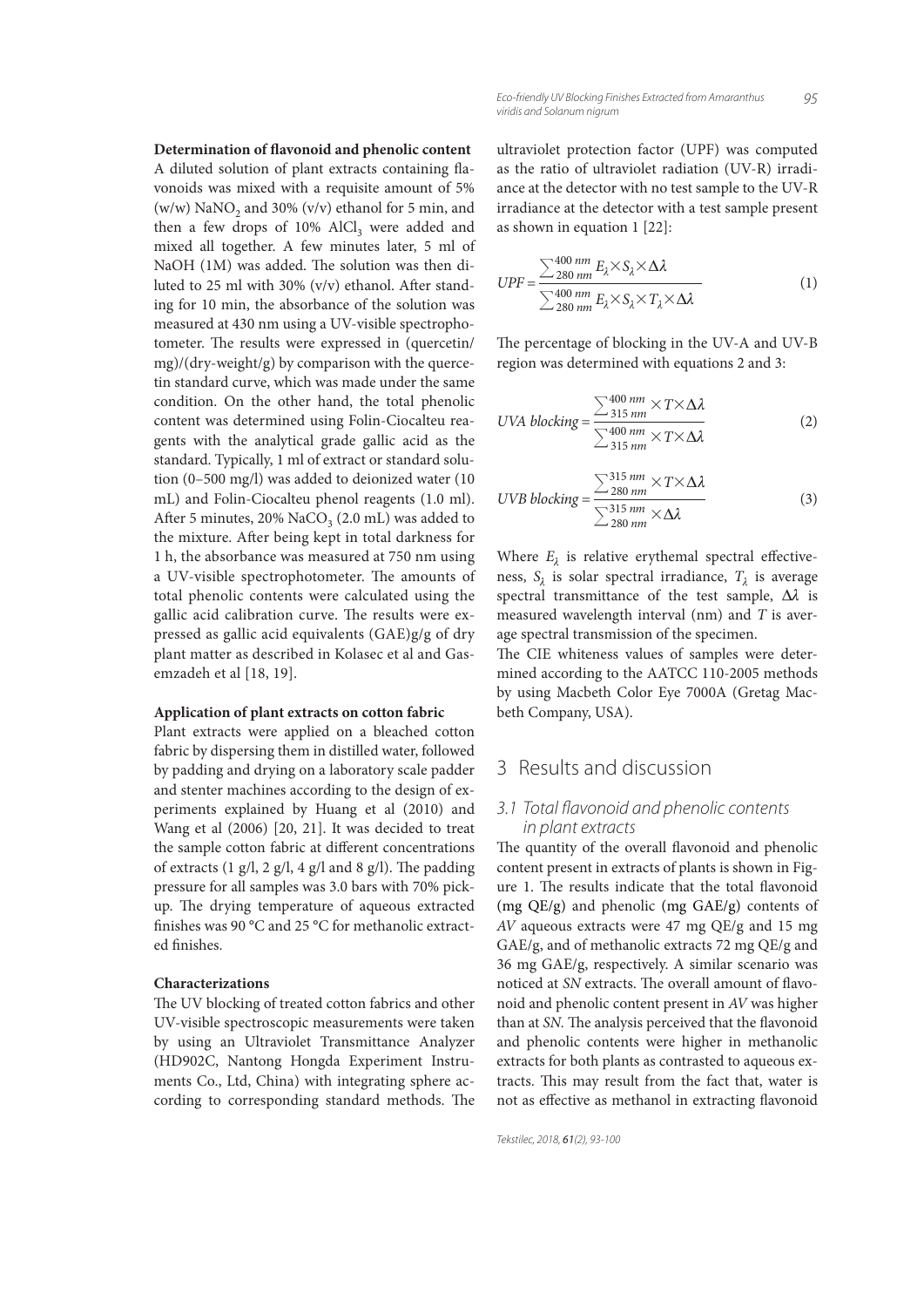or phenolic contents from these two plants, despite the inclusive yield of the powder extracted from the plants being higher in water compared to that in methanol.



Figure 1: Total flavonoid and phenolic content present in *extracts from Amaranthus viridis and Solanum nigrum*

This may be explained by the improved solubility of flavonoid and phenolic contents in methanol and that of other plant contents in the aqueous solution. Such behaviour of both extracts results from the methanolic system containing more flavonoid and phenolic contents and other conjugated systems as compared to the aqueous system. So, the more is the system conjugated, the better is the UV protection (UPF) rating of a material.

### 3.2 UV blocking property of treated cotton fabric

The influence of extracts and their concentration on UPF is shown in Figure 2. The results show that the cotton fabric treated with both plant extracts maintained UV blocking capabilities. By comparing, contrasting and analysing the UPF value of untreated and treated fabric, it was seen that the UPF value increased with the increased concentration of the applied extract.

In the case of aqueous extracts of *AV,* the recorded UPF values were 10.6, 12.2, 18.8 and 36.2 against the concentration of extracts of 1, 2, 4 and 8 g/l respectively, which specifies that an increase in UPF can be achieved with an increase in concentration. For methanolic extracts, the UPF rating is significantly influenced by the concentration of extracts. In a typical run, the UPF values were 58.8, 125.2, 270.6 and 464.1 against the concentration of extracts of 1, 2, 4 and 8 g/l. A similar phenomenon was observed for *SN*. The highest UPF, i.e. 231, was found for 8 g/l of methanolic extracts of *SN*. Comparing the UPF rating between *AV* and *SN*, it can be seen that in the case of an aqueous extraction, there is no significant variation, whereas in the case of a methanolic extraction, *AV* gave the highest rating of 464.1 at 8 g/l, which is even more extraordinary than the highest yield of *SN*, i.e. 231. The fabric finished with both plant extracts rendered higher UVB than UVA protection (Figures 3 and 4).

The latter is also the main requirement of any UVR blocker, as UVB radiations cause greater erythemal damage and hence bear greater weight in calculating UPF. Comparing the UVA and UVB blocking of *AV* and *SN*, no significant difference was noticed between them, apart from the fact that *AV* showed much lower UVA blocking, i.e. 54.8%, at 1 g/l compared to *SN.* It became obvious that the fabrics treated with the methanolic extract show



*Figure 2: Mean ultraviolet protection factor (UPF) of cotton fabric treated with Amaranthus viridis (a) and Solanum nigrum (b) extracts*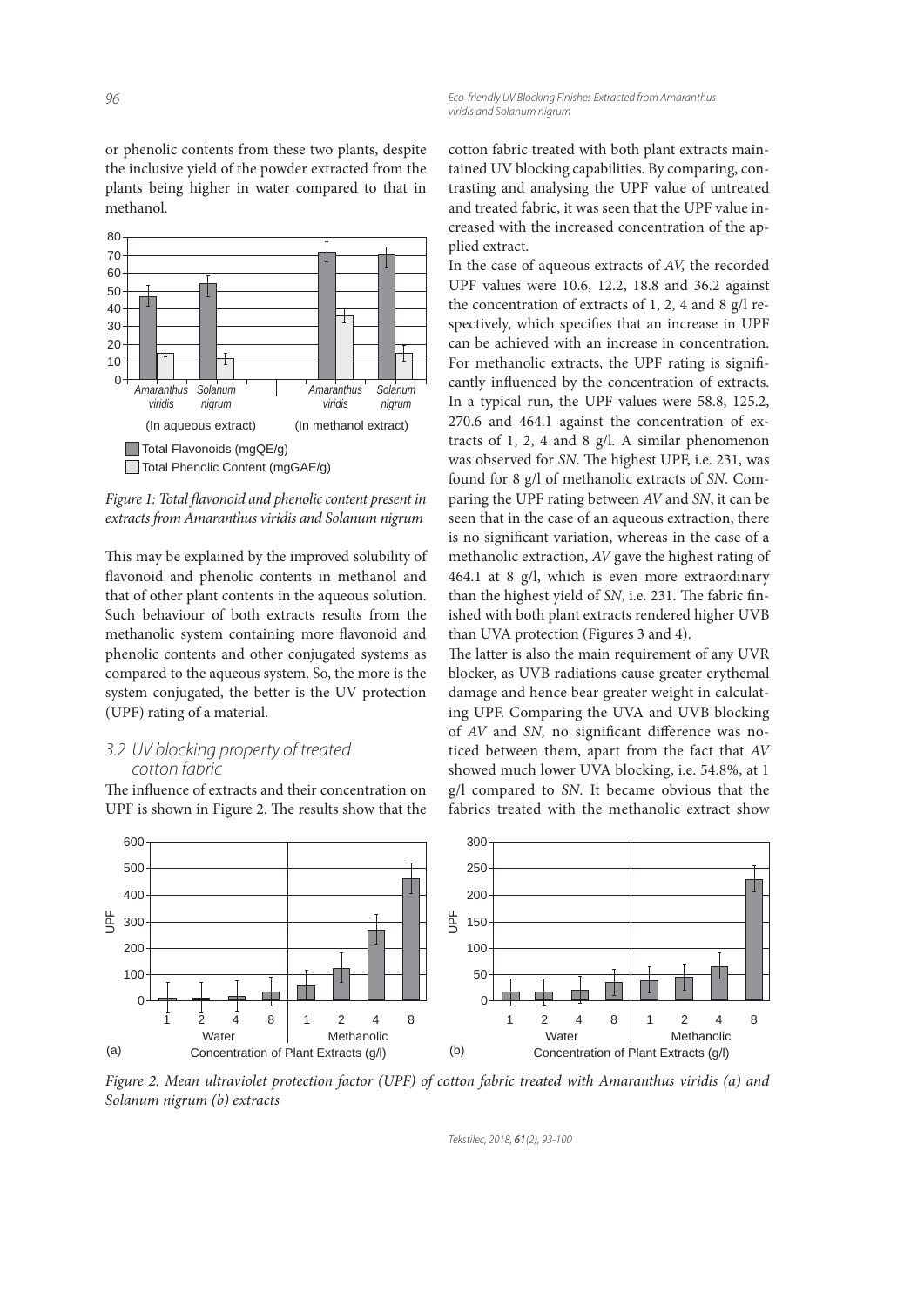

*Figure 3: Blocking of UV radiations in UVA and*  UVB regions by different concentrations of Amaran*thus viridis*

better results than the samples treated with the aqueous extract. The UV blocking properties of extracts could be attributed to the presence of total flavonoid and phenolic contents present in the methanolic extract. The UV blocking properties are better in the methanolic extract than in the aqueous extract, as the system responsible for a higher UPF rating is more conjugated in the methanolic extract.



*Figure 4: Blocking of UV radiations in UVA and UVB regions by different concentrations of Solanum nigrum*

### 3.3 CIELAB analysis of treated fabrics

The decrease in CIELAB analysis can be seen in Table 1.

CIELAB spectroscopic analysis of treated fabric has been compared and contrasted with untreated fabric. The  $L^*$ ,  $a^*$ , and  $b^*$  of the untreated fabric was measured 86,0.4, and 0.68, respectively. The CIE-LAB analysis indicates the presence of colouring

*Table 1: CIELAB spectroscopic analysis of treated cotton fabric*

| Treatment                                      | Extraction<br>method | Conc. [g/l]    | $\Delta L$ | $\Delta a$ | $\Delta b$ |
|------------------------------------------------|----------------------|----------------|------------|------------|------------|
| Raw fabric                                     |                      |                | 86         | 0.4        | 0.68       |
| Treated with extracts<br>of Amaranthus viridis | Aqueous              | $\mathbf{1}$   | 0.00       | $-0.14$    | 1.09       |
|                                                |                      | $\overline{2}$ | 0.01       | $-0.15$    | 1.83       |
|                                                |                      | $\overline{4}$ | $-0.136$   | $-0.17$    | 3.62       |
|                                                |                      | 8              | $-2.47$    | $-0.11$    | 5.49       |
|                                                | Methanolic           | 1              | $-2.24$    | $-0.74$    | 5.95       |
|                                                |                      | 2              | $-5.70$    | $-2.55$    | 11.34      |
|                                                |                      | $\overline{4}$ | $-6.44$    | $-3.69$    | 14.45      |
|                                                |                      | 8              | $-9.37$    | $-4.14$    | 18.75      |
| Treated with extracts<br>of Solanum nigrum     | Aqueous              | 1              | 0.23       | $-0.34$    | 1.67       |
|                                                |                      | $\overline{2}$ | $-0.35$    | $-0.63$    | 3.58       |
|                                                |                      | $\overline{4}$ | $-0.40$    | $-0.73$    | 3.82       |
|                                                |                      | 8              | $-2.00$    | $-1.03$    | 7.41       |
|                                                | Methanolic           | $\mathbf{1}$   | $-1.21$    | $-1.07$    | 4.77       |
|                                                |                      | $\overline{2}$ | $-1.69$    | $-0.65$    | 5.78       |
|                                                |                      | $\overline{4}$ | $-2.78$    | $-1.70$    | 9.57       |
|                                                |                      | 8              | $-4.42$    | $-2.35$    | 13.31      |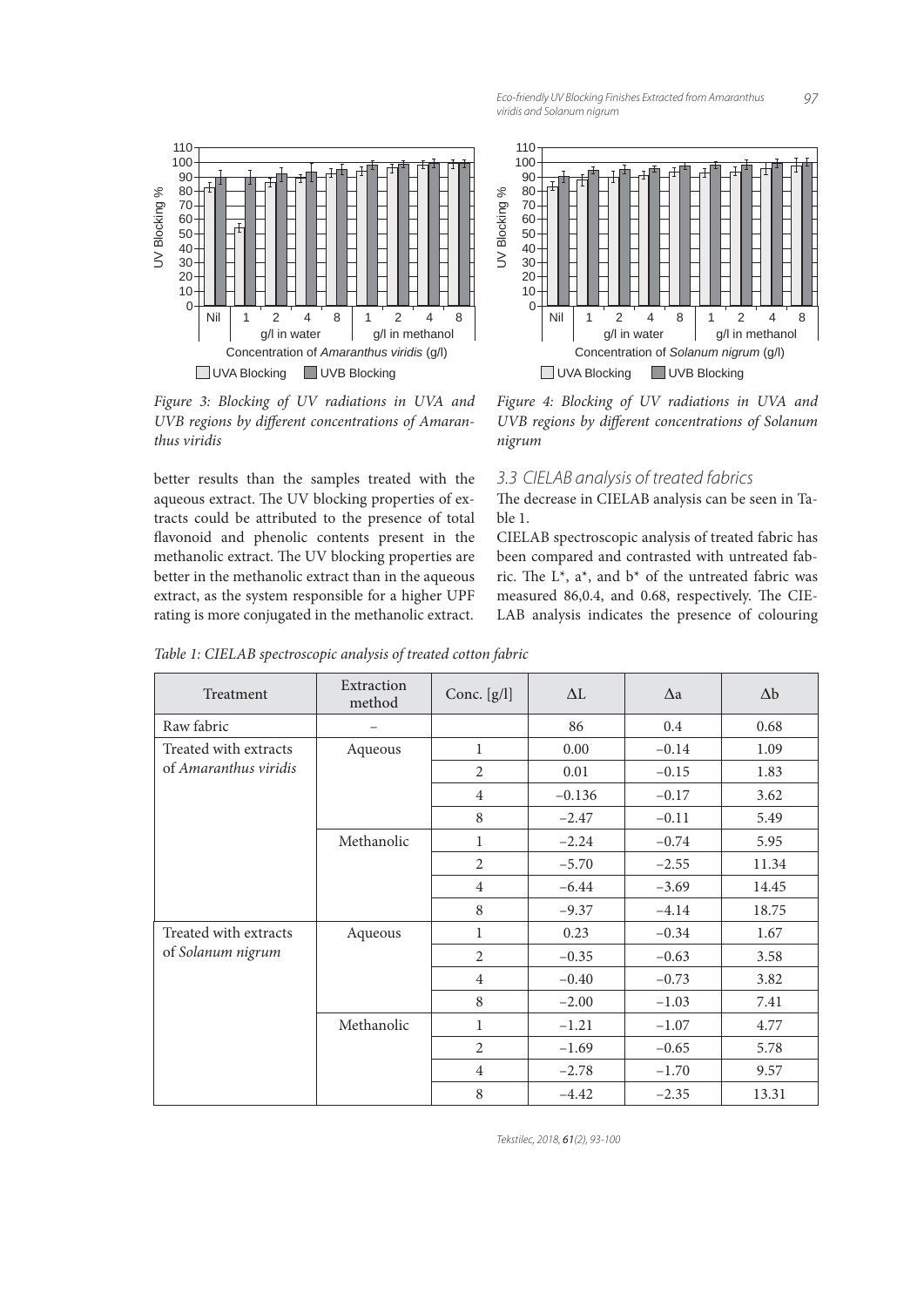materials with the increased concentration. Methanolic extracts, when compared with aqueous extracts, were found to cause a higher influence in colour coordinates, which may be attributed to higher contents of flavonoids and phenolics, and subsequent UV blocking. The Δa and Δb coordinates of CIELAB were also influenced by different concentrations of extracts, thus reducing the brightness. However, Figures 3 and 4 show that both plants extract are able to impart superior UV blocking in the UV-A and UV-B region, which was proved by the UPF analysis. With a 4 g/l concentration of *SN* plant extracts, UPF increased from 8.7 to 19.9 (UPF rating 15-20 is considered as "good" according to the "Australian Radiation Protection and Nuclear Safety Agency" [5, 6]).

The increase in UPF mainly results from the components in extracts, which were successfully deposited on the cotton fabric. However, methanolic extracts, when applied on fabric samples, rendered exceptional UPF. The values close to 60 were achieved by

using only 1 g/l of methanolic extracts; hence, concentrations much lower than that can be used. The methanolic extracts of *AV* showed excellent UPF. At a minimum concentration of 2  $g/l$ , the methanolic extracts of *SN* provided UPF of about 40, which is above the minimum UPF value considered "very good" UV protection by textile clothing. As methanolic extracts influence the CIELAB coordinates, this method can provide a sustainable solution, and the concentration of the plant extracts can be increased to obtain a much higher UPF. The use of fluorescent brightening agents may also be made in the combination with plant extracts to further optimize UPF as well as fabric whiteness [23]. The fastness of the applied finishes was measured for household laundry wash and it was noticed that the UPF values decreased adversely, which is a great drawback of natural finishes (Figure 5). Further experiments and analysis are needed to introduce sustainable fastness of the finishes.



*Figure 5: Fastness of applied finishes after household laundry wash treated with water (a) and methanolic (b) extracts of Amaranthus viridis, and water (c) and methanolic (d) extracts of Solanum nigrum*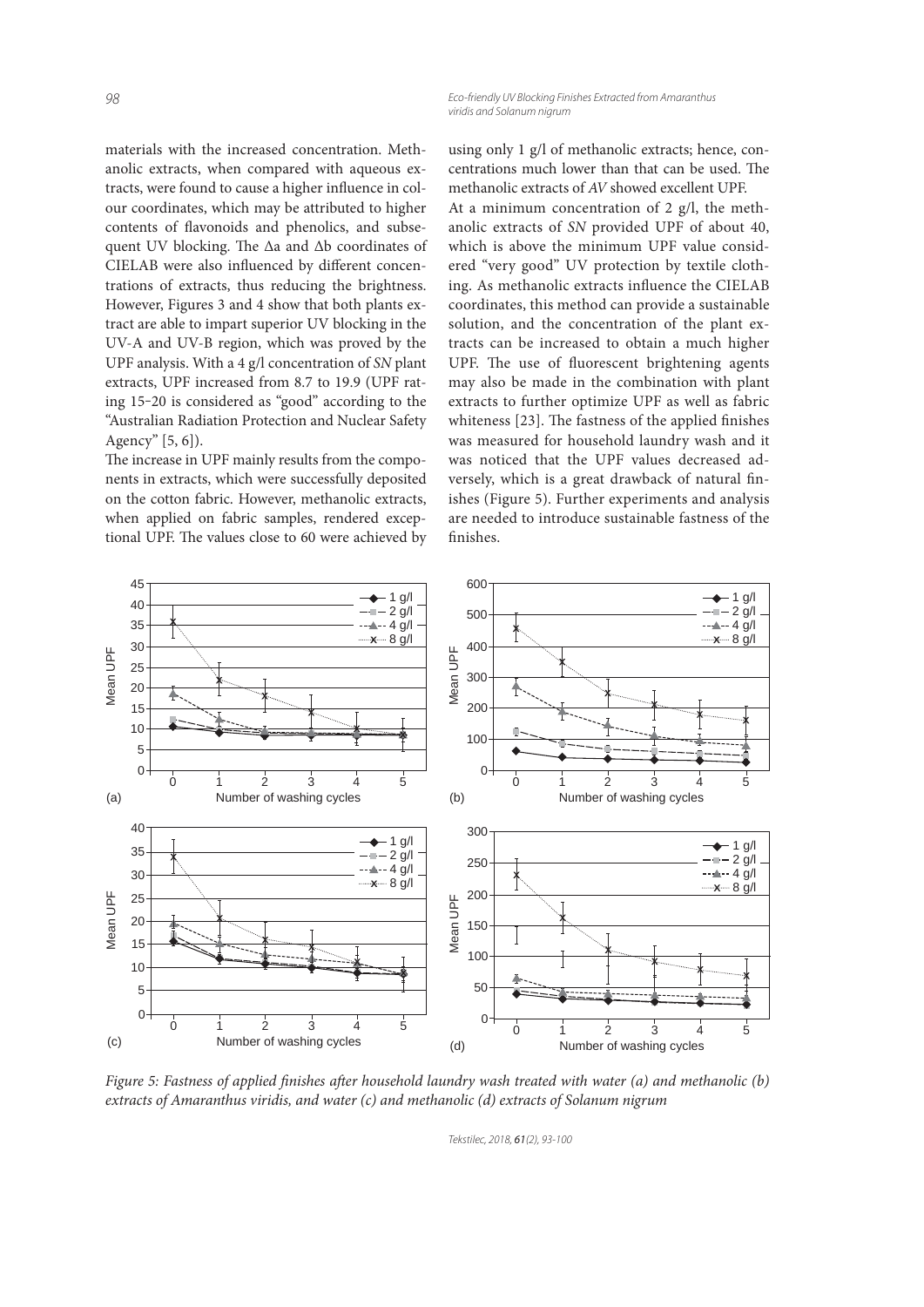99 Eco-friendly UV Blocking Finishes Extracted from Amaranthus viridis and Solanum nigrum

# 4 Conclusion

This work investigated and analysed a comparative performance of UV blocking of a cotton fabric treated with different natural finishes. Aqueous and methanolic extracts of two medicinal plants were applied on prepared bleached fabrics. About 99% of UVA and UVB rays were blocked. Methanolic extracts demonstrated better UV blocking property than aqueous extracts, causing a higher shade change in fabric color at the same time. This research is worthwhile for the preparation of a costeffective and environmentally friendly material to formulate the UV blocking properties of textiles. Further research on the durability factor of extracted finishes and shade variation of the treated textile material is required to ensure a sustainable commercial application.

#### *Acknowledgments*

The authors wish to express their appreciation to the *Hubei provincial department of education for providing support through the key project (no.: 20121701).*  They would also like to thank the staff of analysis and *measurement centre as well as the technological institute of the Wuhan textile university for their help at handling the laboratory equipment.*

# References

- 1. ANDERSON, R. Rox, PARRISH, John A. The optics of human skin. The Journal of Investiga*tive Dermatology*, 1981, **77**(1), 13−19, doi: 10. 1111/1523-1747.ep12479191.
- 2. REINERT, G., FUSO, F., HILFIKER., Rolf, SCHMIDT., E. UV-protecting properties of textile fabrics and their improvement. *Textile Chemist & Colorist*, 1997, **29**(12), 36–43.
- 3. VENTURA, Liliane, MASILI, Mauro, SCHIA-BEL, Homero. Ocular UV protection: revisiting safe limits for sunglasses standards. In *Proceed*ings of SPIE - The International Society for Opti*cal Engineering* San Francisco, 2013, **8567**, doi : 10.1117/12.2000355.
- 4. DAVIS, S. G., CAPJACK, L., KERR, Nancy, FE-DOSEJEVS, Robert. Clothing as protection from ultraviolet radiation: which fabric is most eff ective? *International Journal of Dermatology,*  1997, **36**(5), 374–379, doi: 10.1046/j.1365-4362. 1997.00046.x.
- 5. KRIPKE, M. L. Sun and ultraviolet ray exposure. In *Cancer prevention*. Edited by V. T. De-Vita, S. Hellman, S. A. Rosenberg. Philadelphia : Lippincott, 1989, pp. 1–18.
- 6. STANKOVIĆ, Snežana B., POPOVIĆ, Dušan, POPARIĆ, Goran B., BIZJAK, Mateja. An ultraviolet protection factor of gray-state plain cotton knitted fabrics. *Textile Research Journal*, 2009, **79**(11), 1034–1042, doi: 10.1177/ 0040517508102016.
- 7. AATCC 183 Transmittance or blocking of erythemally weighted ultraviolet radiation through fabrics, Appendix B. *AATCC Technical Manual*, 2012, **87**.
- 8. ACHWAL, W. B. Use of UV absorbers in textiles. *Colourage*, 1995, **10**, 44–45.
- 9. MORSHED, M. N., SHEN, X., DEB H., AZAD, S. A., ZHANG X., LI, R. Sonochemical fabrication of nanocryatalline titanium dioxide  $(TiO<sub>2</sub>)$ in cotton fiber for durable ultraviolet resistance. *Journal of Natural Fibers* (2018), doi: 10. 1080/15440478.2018.1465506.
- 10. GANTZ, G. M., SUMNER, W. G. Stable ultraviolet light absorbers. *Textile Research Journal*, 1957, **27**(3), 244−251, doi: 10.1177/004051755702700310.
- 11. CHATTOPADHYAY, S. N., PAN, N. C., ROY, A. K., SAXENA, S., KHAN, A. Development of natural dyed jute fabric with improved colour yield and UV protection characteristics. The *Journal of The Textile Institute*, 2013, 104(8), 808−818, doi: 10.1080/00405000.2012.758352.
- 12. SAMANTA, K. Kartick, BASAK, Santanu, CHATTOPADHYAY, Sajal Kumar. Eco-friendly coloration and functionalization of textile using plant extracts. In *Roadmap to sustainable textiles and clothing*. 2014, pp. 263−287. Edited by Subramanian Senthilkannan Muthu. Singapore : Springer, doi: 10.1007/978-981-287-110-7\_10.
- 13. VAIDEKI, K., JAYAKUMAR, S., NITHYA, E., RAJENDRAN, Radhai. Study on the effect of RF plasma pretreatment on the antimicrobial efficacy of neem leaf extract processed cotton fabric. *Science and Technology against Microbial Pathogens Research, Development and Evaluation*, 2011, 259−265, doi : 10.1142/ 9789814354868\_0051.
- 14. MONGKHOLRATTANASIT, Rattanaphol, KRY-ŠTŮFEK, Jiří, WIENER, Jakub, VIKOVÁ, Martina. Dyeing, fastness, and UV protection properties of silk and wool fabrics dyed with eucalyptus